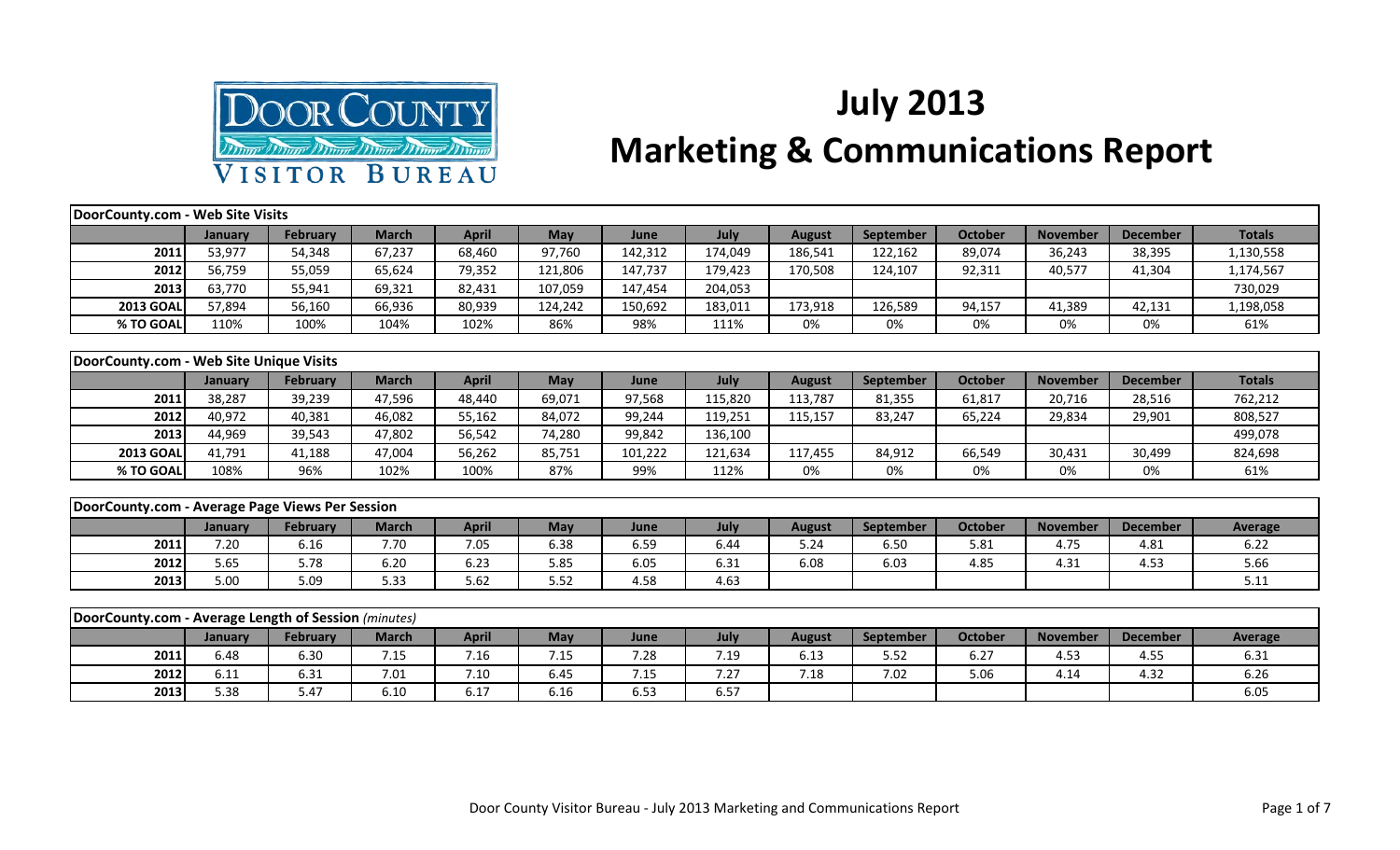| DoorCounty.com - Mobile Web Site Useage (mobile site went live in July, 2011) |                |                 |              |              |                                   |         |                                                      |               |                  |                                    |                 |                 |               |
|-------------------------------------------------------------------------------|----------------|-----------------|--------------|--------------|-----------------------------------|---------|------------------------------------------------------|---------------|------------------|------------------------------------|-----------------|-----------------|---------------|
|                                                                               | January        | <b>February</b> | <b>March</b> | <b>April</b> | May                               | June    | July                                                 | <b>August</b> | September        | <b>October</b>                     | <b>November</b> | <b>December</b> | <b>Totals</b> |
| 2011                                                                          | n/a            | n/a             | n/a          | n/a          | n/a                               | n/a     | 16,092                                               | 16,889        | 11,716           | 9,582                              | 3,478           | 4,309           | 62,066        |
| 2012                                                                          | 7,014          | 6,861           | 9,092        | 11,831       | 20,398                            | 27,585  | 37,251                                               | 33,290        | 25,185           | 18,002                             | 8,146           | 9,681           | 214,336       |
| 2013                                                                          | 15,219         | 13,336          | 16,952       | 19,449       | 30,015                            | 49,594  | 69,397                                               |               |                  |                                    |                 |                 | 213,962       |
|                                                                               |                |                 |              |              |                                   |         |                                                      |               |                  |                                    |                 |                 |               |
| DoorCounty.com - Top Ten Most Requested Pages for the Month                   |                |                 |              |              |                                   |         |                                                      |               |                  |                                    |                 |                 |               |
| 1) Home Page                                                                  |                |                 |              |              | 5) /index.php/where-to-stay       |         |                                                      |               |                  | 9) /plan-your-trip/visitor-guide   |                 |                 |               |
| 2) /where-to-stay/search-by-date                                              |                |                 |              |              | 6) /index.php/events              |         |                                                      |               |                  | 10) /what-to-do/free-things-to-do  |                 |                 |               |
| 3) / events                                                                   |                |                 |              |              | 7) /where-to-stay/waterfront      |         |                                                      |               |                  |                                    |                 |                 |               |
| 4) /where-to-stay                                                             |                |                 |              |              | 8) /where-to-stay/hotel-motel-inn |         |                                                      |               |                  |                                    |                 |                 |               |
|                                                                               |                |                 |              |              |                                   |         |                                                      |               |                  |                                    |                 |                 |               |
| DoorCounty.com - Top Ten Sources                                              |                |                 |              |              |                                   |         |                                                      |               |                  |                                    |                 |                 |               |
| 1) google/organic                                                             |                |                 |              |              | 5) DoorCounty/Email               |         |                                                      |               |                  | 9) mfacebook.com/referral          |                 |                 |               |
| $2)$ (direct) / (none)                                                        |                |                 |              |              | 6) google/cpc                     |         |                                                      |               |                  | 10) mainstreetmoteldc.com/referral |                 |                 |               |
| 3) bing/organic                                                               |                |                 |              |              | 7) facebook.com/referral          |         |                                                      |               |                  |                                    |                 |                 |               |
| 4) yahoo/organic                                                              |                |                 |              |              | 8) doorcounty.com/referral        |         |                                                      |               |                  |                                    |                 |                 |               |
|                                                                               |                |                 |              |              |                                   |         |                                                      |               |                  |                                    |                 |                 |               |
| <b>Social Media: Facebook</b>                                                 |                |                 |              |              |                                   |         |                                                      |               |                  |                                    |                 |                 |               |
| <b>Impressions</b>                                                            | January        | February        | <b>March</b> | <b>April</b> | May                               | June    | July                                                 | <b>August</b> | September        | <b>October</b>                     | <b>November</b> | <b>December</b> | <b>Totals</b> |
| 2011                                                                          | n/a            | n/a             | n/a          | n/a          | n/a                               | n/a     | n/a                                                  | 286,488       | 245,032          | 191,854                            | 4,113,378       | 4,248,343       | 9,085,095     |
| 2012                                                                          | 191,394        | 198,686         | 198,684      | 163,672      | 215,057                           | 218,996 | 219,603                                              | 233,092       | 211,142          | 174,245                            | 825,198         | 1,156,708       | 4,006,477     |
| 2013                                                                          | 705,864        | 438,515         | 508,267      | 913,060      | 718,887                           | 731,781 | 862,530                                              |               |                  |                                    |                 |                 | 4,878,904     |
| <b>Post Views</b>                                                             | January        | <b>February</b> | <b>March</b> | <b>April</b> | May                               | June    | July                                                 | <b>August</b> | <b>September</b> | <b>October</b>                     | <b>November</b> | <b>December</b> | <b>Totals</b> |
| 2011                                                                          | 199,521        | 193,298         | 178,586      | 114,181      | 163,650                           | 219,700 | 168,839                                              | 172,648       | 45,020           | 40,769                             | 1,089,150       | 960,516         | 3,545,878     |
| 2012                                                                          | 42,566         | 44,999          | 52,921       | 46,245       | 41,652                            | 47,465  | 61,081                                               | 75,506        | 63,265           | 45,846                             | 213,729         | 324,232         | 1,059,507     |
| 2013                                                                          | 201,757        | 153,573         | 235,988      | 421,933      | 397,823                           | 339,344 | 694,065                                              |               |                  |                                    |                 |                 | 2,444,483     |
| <b>Page Views</b>                                                             | <b>January</b> | <b>February</b> | <b>March</b> | <b>April</b> | May                               | June    | July                                                 | <b>August</b> | September        | <b>October</b>                     | <b>November</b> | <b>December</b> | <b>Totals</b> |
| 2011                                                                          | 763            | 1,430           | 1,627        | 827          | 1,035                             | n/a     | 730                                                  | 4,761         | 2,823            | 2,155                              | 2,640           | 1,403           | 20,194        |
| 2012                                                                          | 2,485          | 3,072           | 2,377        | 1,735        | 2,383                             | 2,542   | 1,382                                                | 1,227         | 1,222            | 2,312                              | 3,948           | 2,432           | 27,117        |
| 2013                                                                          | 3,372          | 2,134           | 3,474        | 8,976        | 5,164                             | 5,398   | 6,440                                                |               |                  |                                    |                 |                 | 34,958        |
| 'Talking about this"                                                          | January        | February        | <b>March</b> | <b>April</b> | May                               | June    | July                                                 | <b>August</b> | September        | <b>October</b>                     | <b>November</b> | <b>December</b> | <b>Totals</b> |
| 2011                                                                          | n/a            | n/a             | n/a          | n/a          | n/a                               | n/a     | 111                                                  | 1,370         | 802              | 481                                | 1,121           | 417             | 4,302         |
| 2012                                                                          | 1,228          | 848             | 617          | 400          | 736                               | 694     | 656                                                  | 1,612         | 2,187            | 2,575                              | 8,622           | 6,402           | 26,577        |
| 2013                                                                          | 10,392         | 7,919           | 8,284        | 9,445        | 10,709                            | 11,474  | 14,225                                               |               |                  |                                    |                 |                 | 72,448        |
|                                                                               |                |                 |              |              |                                   |         | (July 2011 "Talking about this" Data from 7/19-7/31) |               |                  |                                    |                 |                 |               |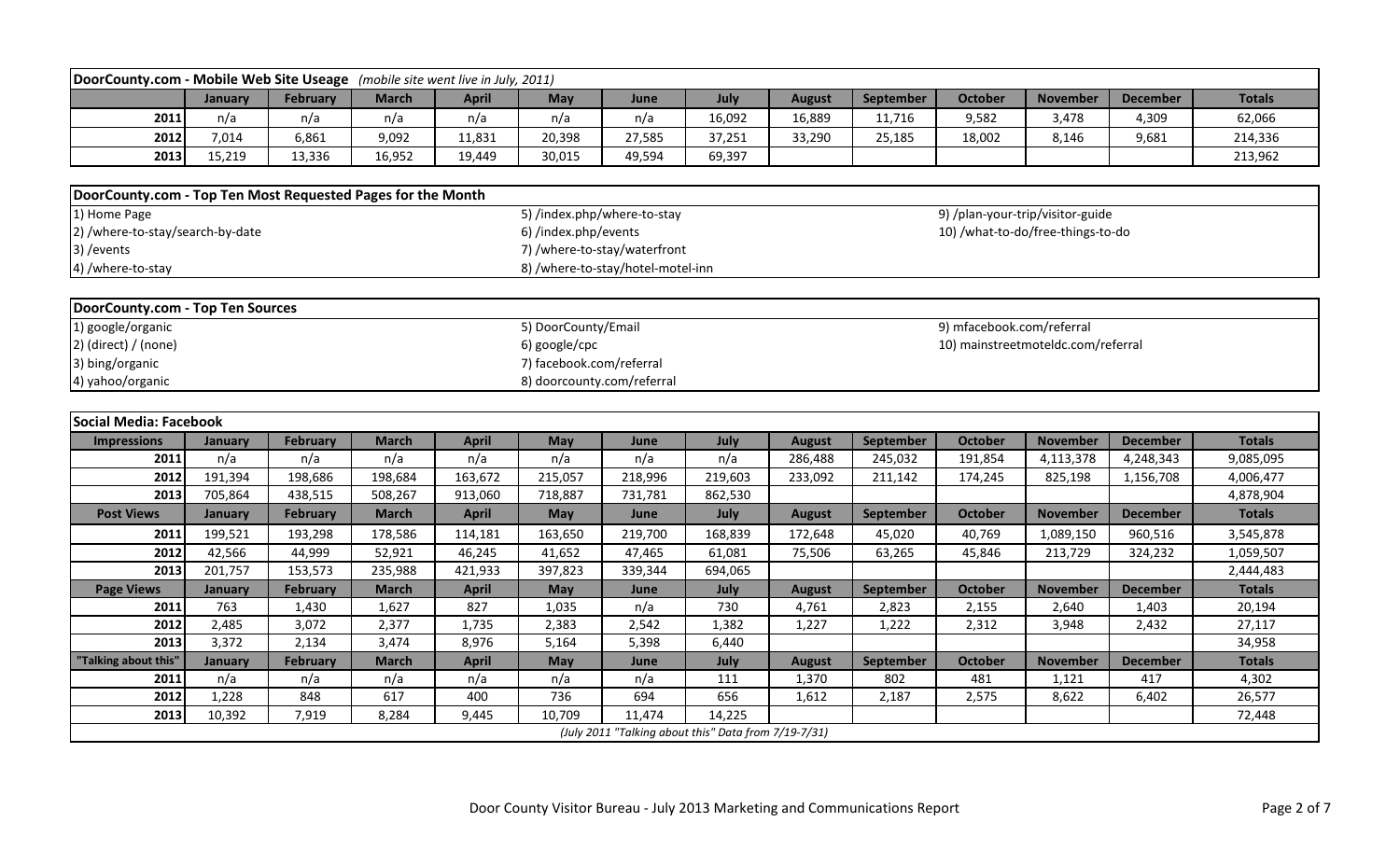| Social Media: Twitter Followers                                      |                |                                                                                        |              |              |            |         |         |               |           |                             |                 |                 |                        |
|----------------------------------------------------------------------|----------------|----------------------------------------------------------------------------------------|--------------|--------------|------------|---------|---------|---------------|-----------|-----------------------------|-----------------|-----------------|------------------------|
|                                                                      | January        | <b>February</b>                                                                        | <b>March</b> | <b>April</b> | May        | June    | July    | <b>August</b> | September | <b>October</b>              | <b>November</b> | <b>December</b> | <b>Annual % Growth</b> |
| 2011                                                                 | 785            | 825                                                                                    | 813          | 901          | 955        | 1,002   | 1,034   | 1,094         | 1,123     | 1,207                       | 1,238           | 1,271           | 62%                    |
| 2012                                                                 | 1,352          | 1,392                                                                                  | 1,430        | 1,427        | 1,514      | 1,559   | 1,625   | 1,668         | 1,702     | 1,764                       | 1,795           | 1,833           | 36%                    |
| 2013                                                                 | 1,833          | 1,975                                                                                  | 2,032        | 2,109        | 2,187      | 2,235   | 2,340   |               |           |                             |                 |                 |                        |
|                                                                      |                |                                                                                        |              |              |            |         |         |               |           |                             |                 |                 |                        |
| Social Media: Blog Page Views                                        |                |                                                                                        |              |              |            |         |         |               |           |                             |                 |                 |                        |
|                                                                      | <b>January</b> | February                                                                               | <b>March</b> | <b>April</b> | May        | June    | July    | <b>August</b> | September | <b>October</b>              | <b>November</b> | <b>December</b> | <b>Totals</b>          |
| 2011                                                                 | 290            | 139                                                                                    | 184          | 98           | 373        | 777     | 1,044   | 1,177         | 1,146     | 775                         | 466             | 630             | 7,099                  |
| 2012                                                                 | 831            | 816                                                                                    | 584          | 495          | 673        | 788     | 1,143   | 1,003         | 619       | 632                         | 358             | 336             | 8,278                  |
| 2012                                                                 | 337*           | 1,107                                                                                  | 2,238        | 3,359        | 3,788      | 3,458   | 4,580   |               |           |                             |                 |                 | 18,867                 |
|                                                                      |                | *In February 2013 the Insider Expert blog views replaced the former staff blog numbers |              |              |            |         |         |               |           |                             |                 |                 |                        |
|                                                                      |                |                                                                                        |              |              |            |         |         |               |           |                             |                 |                 |                        |
| <b>Explore The Door Video Travel Show Activity</b> (views/downloads) |                |                                                                                        |              |              |            |         |         |               |           |                             |                 |                 |                        |
|                                                                      | January        | <b>February</b>                                                                        | <b>March</b> | <b>April</b> | May        | June    | July    | <b>August</b> | September | <b>October</b>              | <b>November</b> | <b>December</b> | <b>Totals</b>          |
| 2011                                                                 | 7,042          | 5,958                                                                                  | 7,755        | 8,587        | 10,468     | 18,005  | 21,511  | 18,525        | 12,014    | 9,532                       | 4,558           | 5,460           | 129,415                |
| 2012                                                                 | 6,558          | 5,606                                                                                  | 7,296        | 7,315        | 10,554     | 13,237  | 17,945  | 13,338        | 9,224     | 7,172                       | 4,293           | 4,180           | 106,718                |
| 2013                                                                 | 6,334          | 5,378                                                                                  | 6,134        | 5,397        | 6,601      | 7,420   | 9,686   |               |           |                             |                 |                 | 46,950                 |
|                                                                      |                |                                                                                        |              |              |            |         |         |               |           |                             |                 |                 |                        |
| <b>Pay-Per-Click Results</b>                                         |                |                                                                                        |              |              |            |         |         |               |           |                             |                 |                 |                        |
|                                                                      | January        | <b>February</b>                                                                        | <b>March</b> | <b>April</b> | <b>May</b> | June    | July    | <b>August</b> | September | <b>October</b>              | <b>November</b> | <b>December</b> | <b>Totals</b>          |
| 2011                                                                 | 4,504          | 4,443                                                                                  | 4,606        | 7,998        | 8,431      | 8,513   | 8,139   | 8,194         | 8,254     | 7,125                       | 4,954           | 5,423           | 80,584                 |
| 2012                                                                 |                | 2012 program started in April                                                          |              | 4,419        | 5,573      | 6,411   | 6,453   | 4,845         | 5,718     | 4,906                       | 3,321           | 3,882           | 45,528                 |
|                                                                      |                | 2013 2013 Program started in March                                                     | 3,222        | 3,797        | 5,110      | 4,532   | 4,997   |               |           |                             |                 |                 | 21,658                 |
| Door County E-Newsletter - Number of E-Mails Sent                    |                |                                                                                        |              |              |            |         |         |               |           |                             |                 |                 |                        |
|                                                                      |                |                                                                                        | <b>March</b> | <b>April</b> | May        | June    | July    |               |           | <b>October</b>              | <b>November</b> | <b>December</b> | <b>Totals</b>          |
|                                                                      | January        | <b>February</b>                                                                        |              |              |            |         |         | <b>August</b> | September |                             |                 |                 |                        |
| 2011                                                                 | 515,962        | 595,083                                                                                | 510,210      | 504,288      | 583,245    | 493,554 | 485,410 | 477,504       | 463,342   | 461,517                     | $\mathbf{0}$    | 450,877         | 5,540,992              |
| 2012                                                                 | 437,876        | 429,892                                                                                | 422,016      | 416,363      | 423,591    | 431,349 | 429,697 | 424,671       | 216,240*  | 411,531                     | 195,130         | 330,394         | 4,568,750              |
| 2013                                                                 | 326,396        | 321,595                                                                                | 319,699      | 308,619      | 332,534    | 336,442 | 311,189 |               |           | *Remail happened in October |                 |                 | 2,256,474              |
|                                                                      |                |                                                                                        |              |              |            |         |         |               |           |                             |                 |                 |                        |
| Door County E-Newsletter - Open Rates                                |                |                                                                                        |              |              |            |         |         |               |           |                             |                 |                 |                        |
|                                                                      | January        | February                                                                               | <b>March</b> | <b>April</b> | May        | June    | July    | <b>August</b> | September | <b>October</b>              | <b>November</b> | <b>December</b> | Average                |
| 2011                                                                 | 14.52%         | 9.00%                                                                                  | 13.16%       | 12.08%       | 11.00%     | 14.35%  | 15.72%  | 17.13%        | 15.00%    | 12.68%                      | 0.00%           | 12.90%          | 12.30%                 |
| 2012                                                                 | 16.67%         | 12.70%                                                                                 | 14.10%       | 17.20%       | 19.90%     | 13.30%  | 15.40%  | 17.20%        | 17.90%    | 16.90%                      | 15.80%          | 15.50%          | 16.05%                 |
| 2013                                                                 | 19.90%         | 20.60%                                                                                 | 20.00%       | 21.10%       | 25.20%     | 21.10%  | 21.40%  |               |           |                             |                 |                 | 21.33%                 |
|                                                                      |                |                                                                                        |              |              |            |         |         |               |           |                             |                 |                 |                        |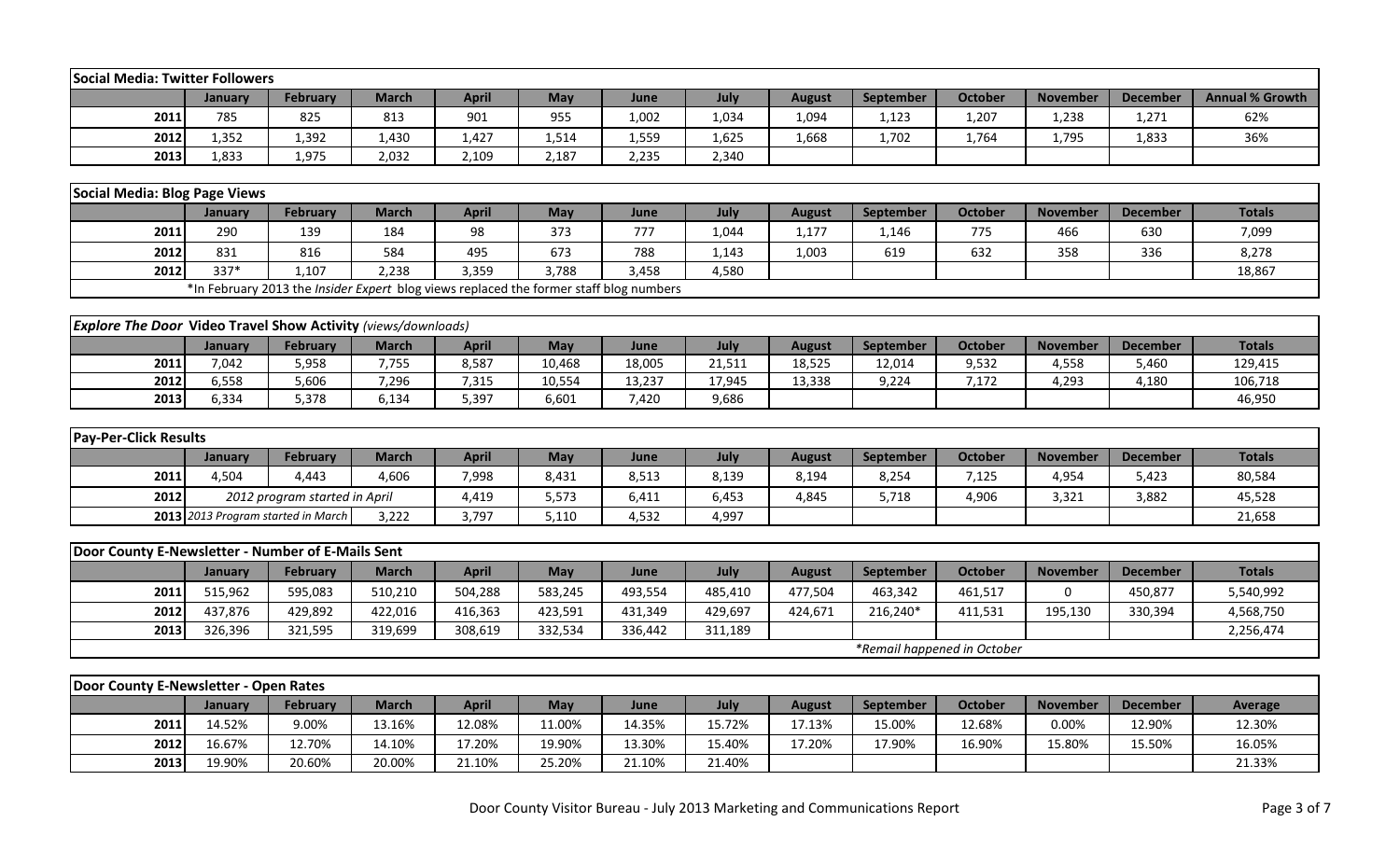| Door County E-Newsletter - Click Thru's |         |                 |              |              |            |       |       |               |           |         |                 |                 |         |
|-----------------------------------------|---------|-----------------|--------------|--------------|------------|-------|-------|---------------|-----------|---------|-----------------|-----------------|---------|
|                                         | January | <b>February</b> | <b>March</b> | <b>April</b> | <b>May</b> | June  | July  | <b>August</b> | September | October | <b>November</b> | <b>December</b> | Average |
| 2011                                    | 3.55%   | 15.20%          | 3.19%        | 4.31%        | 18.00%     | 2.94% | 3.82% | 3.73%         | 3.15%     | 2.48%   | 0.00%           | 2.16%           | 5.21%   |
| 2012                                    | 3.86%   | 2.80%           | 2.00%        | 2.10%        | 2.80%      | 1.60% | 2.10% | 1.70%         | 2.30%     | 1.70%   | 2.00%           | 1.30%           | 2.19%   |
| 2013                                    | 2.80%   | 2.70%           | 2.70%        | 3.00%        | 4.20%      | 3.30% | 3.40% |               |           |         |                 |                 | 3.16%   |

| <b>Advertising - Programs &amp; Campaigns</b> |                           |                 |                              |                         |                                                  |                                    |            |               |           |                                                                         |                  |                 |  |
|-----------------------------------------------|---------------------------|-----------------|------------------------------|-------------------------|--------------------------------------------------|------------------------------------|------------|---------------|-----------|-------------------------------------------------------------------------|------------------|-----------------|--|
|                                               | <b>January</b>            | <b>February</b> | March                        | <b>April</b>            | <b>May</b>                                       | June                               | July       | <b>August</b> | September | October                                                                 | <b>November</b>  | <b>December</b> |  |
|                                               | $2011$ Image/NOR          | <b>NOR</b>      |                              |                         | NOR/Image   Image/FOB*   Image/FOB*   Image/LGBT |                                    | Image      |               |           | Image/SDSDC Image/SDSDC Image/SDSDC                                     | HHN <sup>*</sup> | Image           |  |
|                                               | $2012$ Image/NOR          | <b>NOR</b>      | Image                        |                         | Image/FOB*   Image/FOB*   Image/LGBT             |                                    |            |               |           | Image/LGBT   Image/LGBT  Im/LGBT/SDSD   Image/SDSD  Im/HHN/LGBT         |                  |                 |  |
|                                               | $2013$ Image/LGBT         | <b>NOR</b>      |                              | Image/LGBT   Image/LGBT | 'mage                                            | Image                              | Image/LGBT |               |           |                                                                         |                  |                 |  |
|                                               | *SOB = Season of Blossoms |                 | **KSD = Kingdom So Delicious |                         |                                                  | ***HHN = Holidays and Holly Nights |            |               |           | **** NOR = Nature of Romance *****SDSDC = So Delicious. So Door County. |                  |                 |  |

| <b>Advertising - Gross Impressions</b> |                |           |         |           |           |             |            |            |                  |           |                 |                 |              |
|----------------------------------------|----------------|-----------|---------|-----------|-----------|-------------|------------|------------|------------------|-----------|-----------------|-----------------|--------------|
|                                        | <b>January</b> | February  | March   | April     | May       | <b>June</b> | July       | August     | <b>September</b> | October   | <b>November</b> | <b>December</b> | <b>Total</b> |
| 2011                                   | .,266,927      | 1,646,702 | 457.746 | 2,599,887 | 2,968,615 | 5,147,328   | 3,936,575  | 15,763,868 | 4,112,438        | 5,509,009 | 4,133,881       | 4,422,281       | 51,965,257   |
| 2012                                   | 603,196        | 322.727   | 7,058   | 922,717   | 6,653,500 | 7,246,016   | 12,858,131 | 2,690,628  | 1,982,372        | 501,418   | .,648,347       | 85              | 35,436,195   |
| 2013                                   | 106,273        | 480,182   | 123,101 | 124,644   | 4,759,128 | 7,494,467   | 6,332,927  |            |                  |           |                 |                 | 19,420,722   |

| Advertising - Media Placed 2013 |         |                 |              |              |            |          |           |               |           |         |                 |                 |              |
|---------------------------------|---------|-----------------|--------------|--------------|------------|----------|-----------|---------------|-----------|---------|-----------------|-----------------|--------------|
|                                 | Januarv | <b>February</b> | <b>March</b> | <b>April</b> | <b>May</b> | June     | July      | <b>August</b> | September | October | <b>November</b> | <b>December</b> | <b>Total</b> |
| <b>Total Paid</b>               | \$868   | \$838           | ኔ2,926       | \$2,926      | \$110,148  | \$93,258 | \$101,766 |               |           |         |                 |                 | \$312,730    |
| <b>Co-Op Dollars</b>            | \$868   | \$838           | \$838        | \$838        | \$19,590   | \$18,000 | \$5,201   |               |           |         |                 |                 | \$46,173     |
| <b>Barter Dollars</b>           | \$2,312 | \$3,690         | \$3,312      | \$2,312      | \$66,924   | \$25,167 | \$29,955  |               |           |         |                 |                 | \$133,672    |
| <b>Unpaid Dollars</b>           | \$0     | \$0             |              | \$0          | \$0        | \$11,760 | \$0       |               |           |         |                 |                 | \$11,760     |

| <b>Media Marketing Program - Impressions</b> |                 |           |              |              |            |            |            |               |            |           |                 |                 |               |
|----------------------------------------------|-----------------|-----------|--------------|--------------|------------|------------|------------|---------------|------------|-----------|-----------------|-----------------|---------------|
|                                              | <b>January</b>  | February  | <b>March</b> | <b>April</b> | May        | June       | July       | <b>August</b> | September  | October   | <b>November</b> | <b>December</b> | <b>Totals</b> |
| 2011                                         | 1,187,039       | 647,731   | 531,435      | 1,478,634    | 257,400    | 301,217    | 18,973,348 | 9,517,655     | 15,249,379 | 1,327,037 | 4,659,189       | 606,261         | 54,736,325    |
|                                              | 2012 23,227,492 | 850,742   | 17,200,525   | 10,142,348   | 13,876,785 | 3,979,061  | 1,379,279  | 1,762,561     | 8,028,122  | 3,258,160 | 968,968         | 9,884,333       | 94,558,376    |
| 2013                                         | 1,670,178       | 8,638,771 | 10,208,354   | 1,933,183    | 1,028,329  | 20,328,268 | 8,173,056  |               |            |           |                 |                 | 51,980,139    |
| <b>2013 GOAL</b>                             | 4.195.874       | 468,431   | 3,666,928    | 3,931,077    | 4,782,243  | 852,706    | 13,383,052 | 3,478,312     | 5,437,680  | 3,465,164 | 2,291,450       | 3,785,881       | 49,738,798    |
| % TO GOAL                                    | 40%             | 1844%     | 278%         | 49%          | 22%        | 2384%      | 61%        | 0%            | 0%         | 0%        | 0%              | 0%              | 105%          |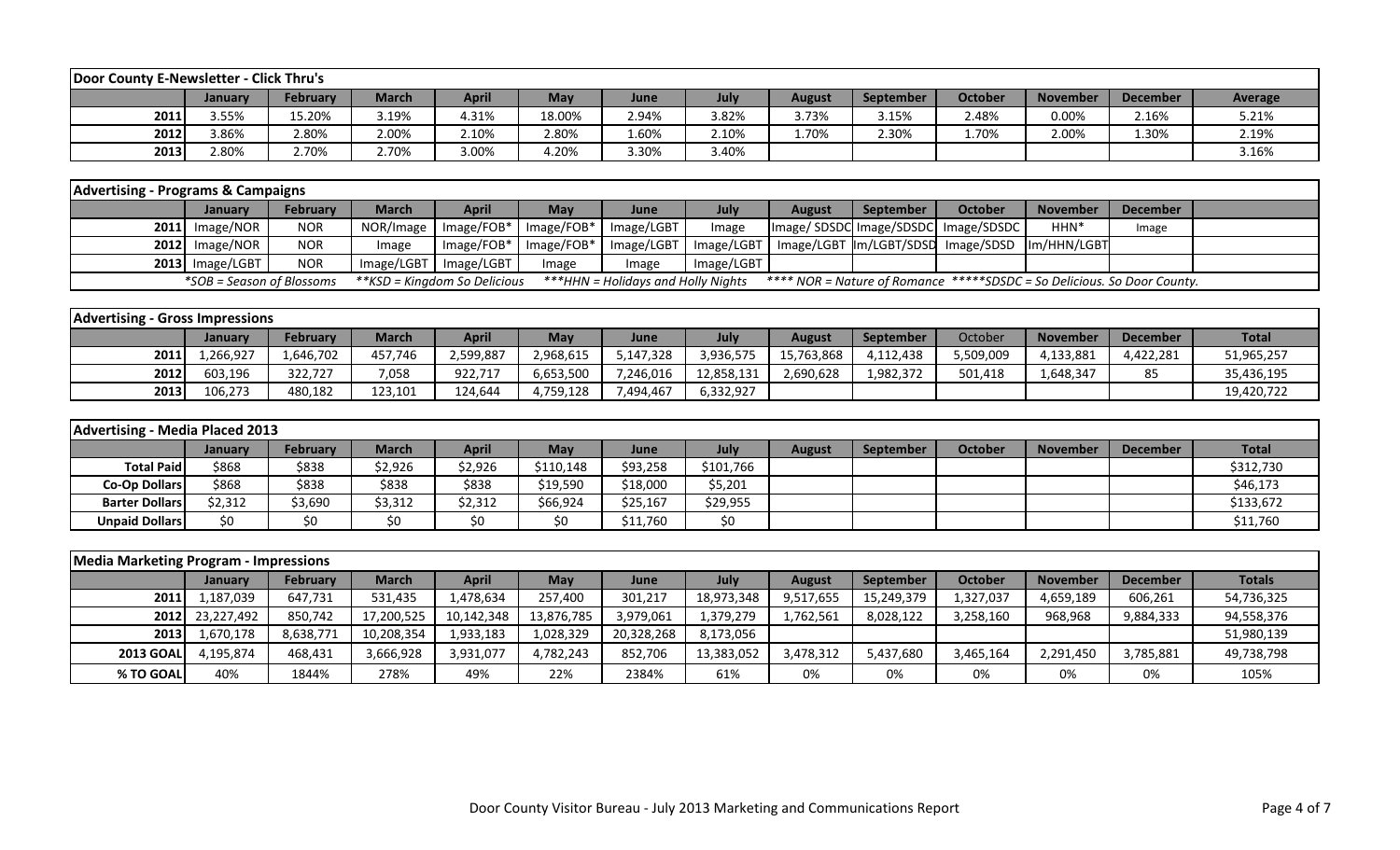| Media Marketing Program - Ad Value Equivalency |             |                 |                  |                  |             |             |              |                  |                |                |                 |                 |               |
|------------------------------------------------|-------------|-----------------|------------------|------------------|-------------|-------------|--------------|------------------|----------------|----------------|-----------------|-----------------|---------------|
|                                                | January     | <b>February</b> | <b>March</b>     | <b>April</b>     | May         | June        | July         | <b>August</b>    | September      | <b>October</b> | <b>November</b> | <b>December</b> | <b>Totals</b> |
| 2011                                           | \$74,363    | \$58,692        | \$77,286         | \$50,035         | \$8,777     | \$38,525    | \$31,993     | \$103,217        | \$231,817      | \$57,846       | \$94,313        | \$55,145        | \$882,009     |
| 2012                                           | \$794,635   | \$38,569        | \$1,066,547      | \$824,094        | \$182,636   | \$35,195    | \$16,126     | \$79,036         | \$20,382       | \$77,307       | \$57,513        | \$24,852        | \$3,216,892   |
| 2013                                           | \$13,829    | \$50,527        | \$25,621         | \$51,532         | \$28,678    | \$44,542    | \$59,408     |                  |                |                |                 |                 | \$274,137     |
|                                                |             |                 |                  |                  |             |             |              |                  |                |                |                 |                 |               |
| Media Marketing Program - Visiting Journalists |             |                 |                  |                  |             |             |              |                  |                |                |                 |                 |               |
|                                                | January     | <b>February</b> | <b>March</b>     | <b>April</b>     | May         | June        | July         | <b>August</b>    | September      | <b>October</b> | <b>November</b> | <b>December</b> | <b>Totals</b> |
| 2011                                           | 0           | 13              | 0                | 0                | 13          | 14          | $\mathbf{1}$ | 0                | 16             | 18             | -1              | 0               | 76            |
| 2012                                           | $\mathbf 0$ | 16              | $\mathbf 0$      | 0                | 13          | 17          | 0            | $\boldsymbol{0}$ | 11             | 15             | $\mathbf 0$     | $\mathbf 0$     | 72            |
| 2013                                           | $\mathbf 0$ | 11              | $\mathbf 0$      | 1                | 13          | 22          | 9            |                  |                |                |                 |                 | 56            |
| <b>2013 GOAL</b>                               |             | 13              |                  | $\boldsymbol{0}$ | 13          | 18          | 4            | $\overline{4}$   | $\overline{4}$ | 14             |                 |                 | 70            |
| % TO GOAL                                      |             | 85%             |                  |                  | 100%        | 122%        | 225%         | 0%               | 0%             | 0%             |                 |                 | 80%           |
|                                                |             |                 |                  |                  |             |             |              |                  |                |                |                 |                 |               |
| Media Monitoring - Publicity Value (Cision)    |             |                 |                  |                  |             |             |              |                  |                |                |                 |                 |               |
|                                                | January     | February        | <b>March</b>     | <b>April</b>     | May         | June        | July         | <b>August</b>    | September      | <b>October</b> | <b>November</b> | <b>December</b> | <b>Totals</b> |
| 2011                                           | \$359,058   | \$94,993        | \$71,452         | \$188,681        | \$1,034,872 | \$428,164   | \$539,777    | \$322,635        | \$421,804      | \$663,977      | \$137,523       | \$242,033       | \$4,504,969   |
| 2012                                           | \$117,144   | \$106,820       | \$204,457        | \$771,613        | \$837,503   | \$1,096,446 | \$972,965    | \$842,856        | \$731,837      | \$640,980      | \$186,762       | \$96,484        | \$6,605,868   |
| 2013                                           | \$157,614   | \$237,975       | \$516,956        | \$365,498        | \$466,268   | \$745,493   | \$746,499    |                  |                |                |                 |                 | \$3,236,303   |
|                                                |             |                 |                  |                  |             |             |              |                  |                |                |                 |                 |               |
| <b>Group Tour Contacts</b>                     |             |                 |                  |                  |             |             |              |                  |                |                |                 |                 |               |
|                                                | January     | <b>February</b> | <b>March</b>     | <b>April</b>     | May         | June        | July         | <b>August</b>    | September      | <b>October</b> | <b>November</b> | <b>December</b> | <b>Totals</b> |
| 2011                                           | 47          | 181             | 130              | 198              | 20          | 39          | 32           | 27               | 343            | 202            | 69              | 132             | 1,420         |
| 2012                                           | 122         | 106             | 78               | $\overline{4}$   | 9           | 100         | 21           | 21               | 69             | 30             | 51              | 47              | 658           |
| 2013                                           | 87          | 314             | 127              | 83               | 538         | 49          | 9            |                  |                |                |                 |                 | 1,207         |
| <b>2013 GOAL</b>                               | 84          | 98              | 80               | 50               | 20          | 75          | 30           | 25               | 75             | 30             | 50              | 54              | 671           |
| % TO GOAL                                      | 104%        | 320%            | 159%             | 166%             | 2690%       | 65%         | 30%          | 0%               | 0%             | 0%             | 0%              | 0%              | 180%          |
|                                                |             |                 |                  |                  |             |             |              |                  |                |                |                 |                 |               |
| <b>Group Tour Inquiries</b>                    |             |                 |                  |                  |             |             |              |                  |                |                |                 |                 |               |
|                                                | January     | <b>February</b> | <b>March</b>     | <b>April</b>     | May         | June        | July         | <b>August</b>    | September      | <b>October</b> | <b>November</b> | <b>December</b> | <b>Totals</b> |
| 2011                                           | 16          | 13              | 14               | 18               | 20          | 15          | 8            | 30               | 23             | 21             | 14              | 14              | 206           |
| 2012                                           | 26          | 19              | $10\,$           | 5                | 9           | 27          | 25           | 16               | $\overline{7}$ | 8              | 15              | 21              | 188           |
| 2013                                           | 22          | 9               | $\boldsymbol{6}$ | $\,8\,$          | 72          | 4           | 9            |                  |                |                |                 |                 | 130           |
| <b>2013 GOAL</b>                               | 23          | 23              | 15               | 8                | 25          | 25          | 15           | 15               | 10             | 10             | 15              | 8               | 192           |
| % TO GOAL                                      | 96%         | 39%             | 40%              | 100%             | 288%        | 16%         | 60%          | 0%               | 0%             | 0%             | 0%              | 0%              | 68%           |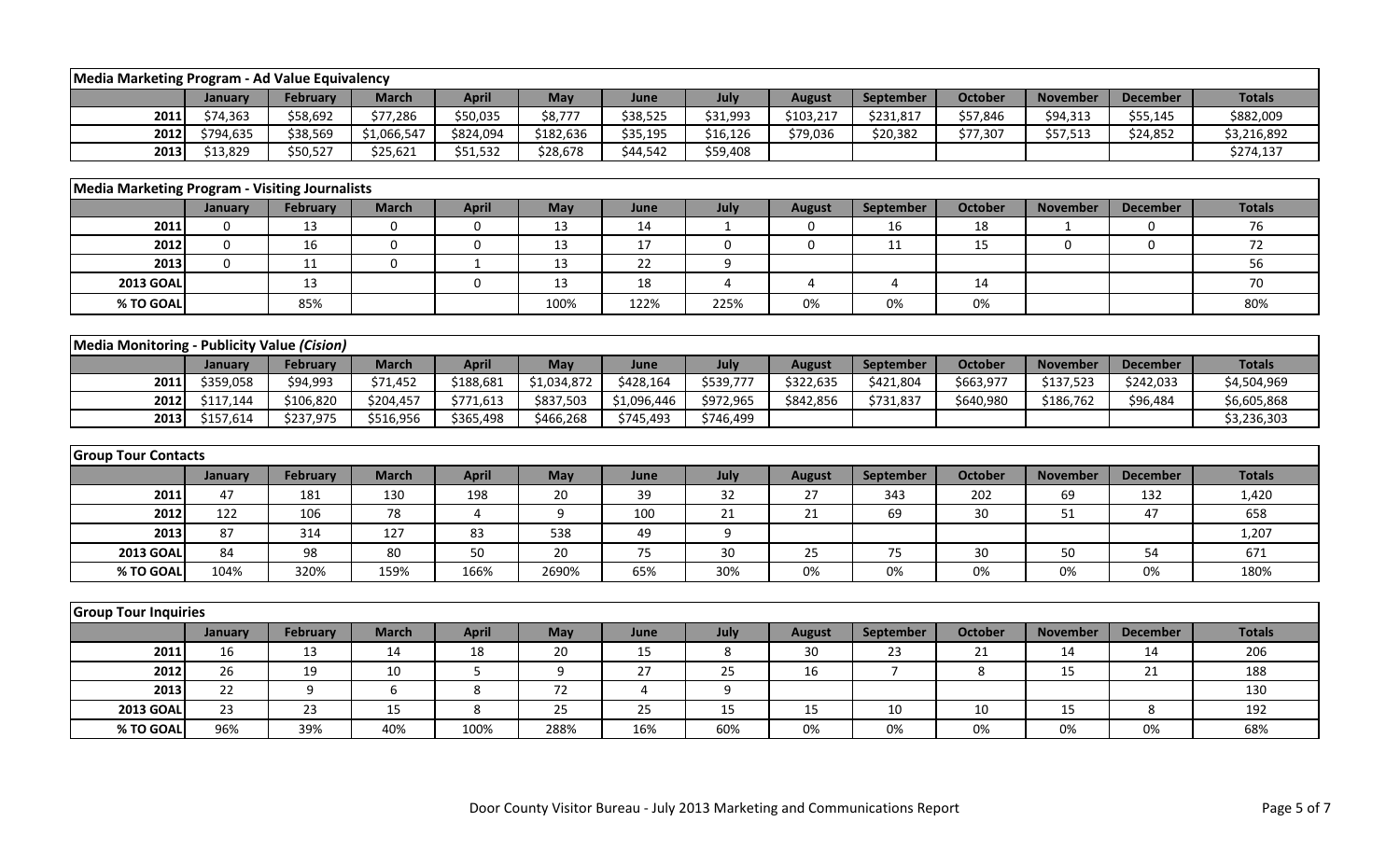| Meeting/Event Planner Contacts         |              |                 |              |              |             |              |             |               |              |                |                 |                 |                |
|----------------------------------------|--------------|-----------------|--------------|--------------|-------------|--------------|-------------|---------------|--------------|----------------|-----------------|-----------------|----------------|
|                                        | January      | <b>February</b> | <b>March</b> | <b>April</b> | May         | June         | July        | <b>August</b> | September    | <b>October</b> | <b>November</b> | <b>December</b> | <b>Totals</b>  |
| 2011                                   | 59           | 71              | 71           | 56           | 280         | 429          | 29          | 235           | 126          | 106            | 130             | 231             | 1,823          |
| 2012                                   | 115          | 45              | 52           | 30           | 214         | 30           | 55          | 95            | 74           | 114            | 73              | 117             | 1,014          |
| 2013                                   | 75           | 43              | 131          | 40           | 307         | 79           | 147         |               |              |                |                 |                 | 822            |
| <b>2013 GOAL</b>                       | 89           | 60              | 65           | 40           | 150         | 150          | 60          | 120           | 102          | 115            | 50              | 34              | 1,035          |
| % TO GOAL                              | 84%          | 72%             | 202%         | 100%         | 205%        | 53%          | 245%        | 0%            | 0%           | 0%             | 0%              | 0%              | 79%            |
|                                        |              |                 |              |              |             |              |             |               |              |                |                 |                 |                |
| <b>Meeting/Event Planner Inquiries</b> |              |                 |              |              |             |              |             |               |              |                |                 |                 |                |
|                                        | January      | <b>February</b> | <b>March</b> | <b>April</b> | May         | June         | July        | <b>August</b> | September    | <b>October</b> | <b>November</b> | <b>December</b> | <b>Totals</b>  |
| 2011                                   | 43           | 39              | 47           | 33           | 69          | 51           | 43          | 82            | 48           | 48             | 43              | 38              | 584            |
| 2012                                   | 73           | 46              | 55           | 32           | 14          | 27           | 55          | 52            | 34           | 38             | 37              | 51              | 514            |
| 2013                                   | 67           | 43              | 37           | 40           | 52          | 79           | 63          |               |              |                |                 |                 | 381            |
| <b>2013 GOAL</b>                       | 59           | 44              | 53           | 34           | 35          | 30           | 50          | 65            | 38           | 44             | 40              | 33              | 525            |
| % TO GOAL                              | 114%         | 98%             | 70%          | 118%         | 149%        | 263%         | 126%        | 0%            | 0%           | 0%             | 0%              | 0%              | 73%            |
|                                        |              |                 |              |              |             |              |             |               |              |                |                 |                 |                |
| <b>Trade Show Participation</b>        |              |                 |              |              |             |              |             |               |              |                |                 |                 |                |
|                                        | January      | <b>February</b> | <b>March</b> | <b>April</b> | May         | June         | July        | <b>August</b> | September    | <b>October</b> | <b>November</b> | <b>December</b> | <b>Totals</b>  |
| 2011                                   | $\mathbf 0$  | $\mathbf{1}$    | 2            | $\mathbf 0$  | $\mathbf 0$ | $\mathbf{1}$ | $\mathbf 0$ | $\mathbf 0$   | $\mathbf 0$  | $\overline{2}$ | 1               | $\mathbf 0$     | $\overline{7}$ |
| 2012                                   | $\mathbf{1}$ | 2               | $\Omega$     | $\mathbf 0$  | $\mathbf 0$ | $\mathbf{1}$ | 0           | $\mathbf 0$   | $\mathbf{1}$ | $\Omega$       | $\mathbf 0$     | $\Omega$        | 5              |
| 2013                                   | 1            | $\mathbf{1}$    | 0            | $\mathbf 1$  | 0           | 0            | $\mathbf 0$ |               |              |                |                 |                 | $\mathbf{3}$   |
|                                        |              |                 |              |              |             |              |             |               |              |                |                 |                 |                |
| Door County Welcome Center - Visitors  |              |                 |              |              |             |              |             |               |              |                |                 |                 |                |
|                                        | January      | <b>February</b> | <b>March</b> | <b>April</b> | May         | June         | July        | <b>August</b> | September    | <b>October</b> | <b>November</b> | <b>December</b> | <b>Totals</b>  |
| 2011                                   | 772          | 850             | 1,053        | 1,220        | 5,415       | 7,704        | 13,323      | 12,849        | 8,813        | 8,091          | 1,219           | 1,160           | 62,469         |
| 2012                                   | 778          | 1,140           | 1,694        | 1,992        | 5,154       | 9,134        | 12,928      | 10,888        | 8,780        | 6,294          | 1,257           | 973             | 61,012         |
| 2013                                   | 613          | 1,057           | 1,258        | 1,565        | 4,514       | 8,201        | 13,047      |               |              |                |                 |                 | 30,255         |